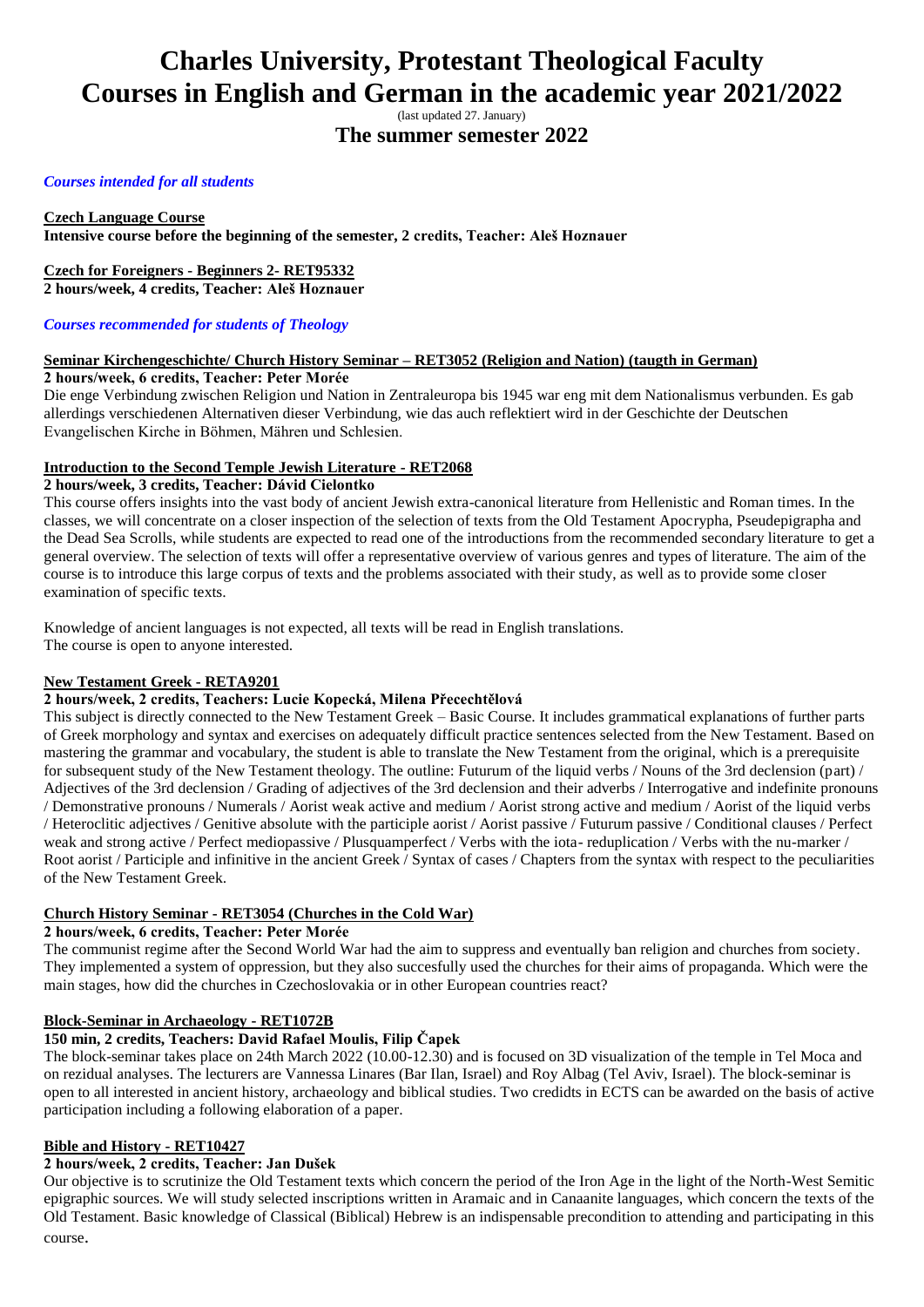# **Seminar in Philosophy - RET7061 – taught in German**

# **2 hours/week, 6 credits, Teachers: Jan Kranát, Olga Navrátilová**

"Haben die Menschen sich selbst Sprache erfinden können?": Die Sprachphilosophie Herders

The seminar is dedicated to the concept of philosophy of language developed by German philosopher and theologian J. G. Herder (1744-1803). The seminar focuses on the close reading of Herder's texts and it will be held in German.

#### **Introduction to Latin American Liberation Theology - RET6043A**

#### **2 hours/week, 6 credits, Teacher: Timothy Noble**

This course will look at Latin American liberation theology and its relevance for Europe today. The list of classes and readings will be available through Moodle at ETF. Unless or until we can meet face to face, the class will take place online through Zoom, with frequency and tasks to be agreed. The readings for each week are below and should be followed.

# **Introduction to the Old Testament Studies - RETA1001**

## **2 hours/week, 5 credits, Teachers: Martin Prudký, Jan Rückl, Petr Sláma**

A two-semester series of lectures aimed at providing (a) a factual knowledge of the biblical texts (the Old Testament including the deuterocanonical books), (b) a basic knowledge of the Bible, its forms and constituent parts (the books and groups of books), and their literary and factual characteristics, and (c) an understanding of the basic issues relating to biblical studies, especially how Scripture has been read, used, and interpreted in the Christian tradition.

The aim is for students to acquire a basic knowledge of the biblical material, an orientation in the biblical texts, their kinds and nature, and a knowledge of the Bible and the methodological approaches to studying it.

The course is arranged so as to roughly follow the order of the books in the Hebrew Bible (the Palestine Canon). In the winter semester the course covers a general introduction and the books of the Pentateuch (Torah), and in the summer semester the Former and Latter Prophets, the Writings (Ketuvim), the deuterocanonical books, and the most important pseudepigrapha.

The lectures assume ongoing preparation and independent work from students, especially reading the biblical texts (translated into the vernacular) and studying recommended literature.

Students have to pass a separate test at the end of each semester.

The final examination is part of the comprehensive examination before a commission at the end of the first year, which also covers the courses Introduction to New Testament Studies and Introduction to the Study of Theology.

# **Latin 1 - Basic Course - RETA9101**

# **2 hours/week, 6 credits, Teacher: Lucie Kopecká**

This course focuses mainly on the morphology of Latin, to a small extent it also concerns the issue of syntax. This is done with the help of grammatical interpretations, practice sentences, self-corrective exercises and translation of texts of adequate difficulty. After completing the course, the student is able to analyze and translate simple Latin sentences, some types of compound and complex sentences and shorter texts and can use dictionaries effectively. The outline:

Basic grammatical terms / Pronunciation principles / Length and accent in Latin / Nouns of the 1st and 2nd declension / Regular Latin verb: introduction to the present system / Adjectives of the 1st and 2nd declension / Possessive, personal and reflexive pronouns / The verb esse and its derivatives / Nouns and adjectives of the 3rd declension / Participle present active / Indicative imperfect and future I of regular verbs / Nouns of the 4th and 5th declension / Grading of adjectives and adverbs / Demonstrative, interrogative, relative, indefinite and negative pronouns / Numerals / Subjunctive present and imperfect / Final clauses and clauses of wish and proviso / Verb forms formed from the perfect stem (active perfect system) / Verb and noun forms formed from the supine stem (passive perfect system) / Relative use of tenses / Deponent and semideponent verbs / Irregular verbs.

## **Theological Ethics Seminar 1 - RETA5011**

# **2 hours/week, 6 credits, Teachers: Jan Zámečník, Dávid Cielontko, Jan Rückl**

The seminar will be focused on the relationship between ethics and the Bible. Engaging with selected texts, students will be able to explore different approaches to biblical ethics as well as interpretations of specific biblical texts that raise a variety of ethical issues (e.g., violence, divorce, etc.). The seminar will address diverse theological voices and approaches so that students have the opportunity to form their own opinions about the possibility of ethical use of the Bible.

# **Systematic Theology Seminar - RET4043A**

**2 hours/week, 6 credits, Teacher: Petr Macek**

The Understanding of Christian Faith.

Reading and contemplating a contemporary and ecumenically perceptive statement of what Christians believe by the American theologian Daniel L. Migliore.

The course will open with the minimum of two participants.